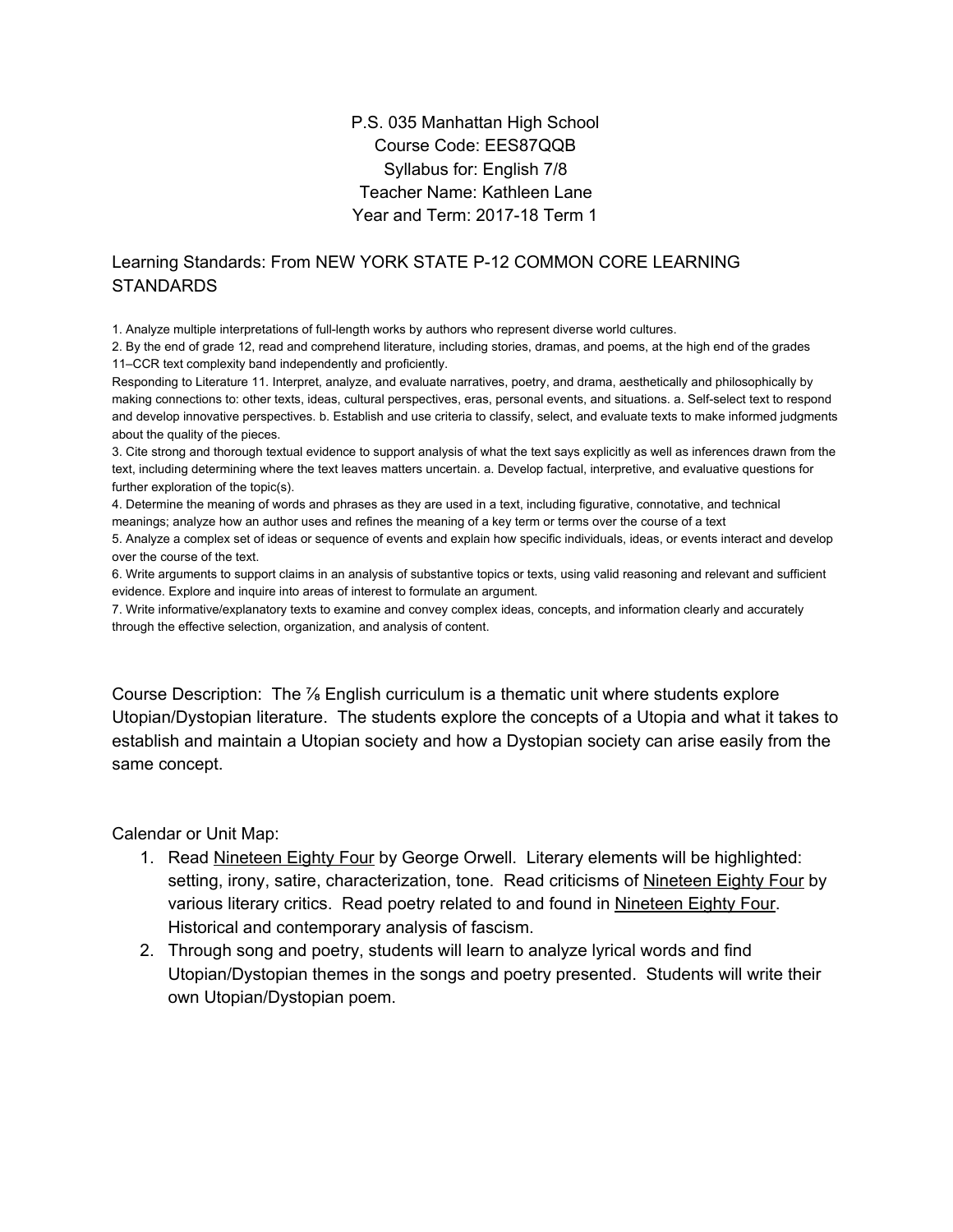Course Materials:

Notebook or looseleaf and binder. An English Folder

Pen or pencil or computer if student has a personal one.

Handouts from the teacher. Books with a number which is signed out by pupil and is returned in good condition by the pupil at the end of the unit.

Grading policy:

1. Attendance (10%)

You are late if you are here after the scheduled time. I will mark you tardy in Skedula. If you are late, but you have a pass, please leave it with Mr. Bailey. I will keep them.

*If you are late, please enter the room quietly and respectfully.*

If you are absent, you must have an excused note to prove it. Excessive absences will affect your grade.

2. Participation (10%)

- A. You are to listen to me, and your peers. Allow us to finish what we are saying.
- B. To be recognized in a class discussion, please RAISE YOUR HAND.
- C. Even if you do not agree with someone's point of view, make sure you respond to the issue being discussed and do not attack the person.
- D. If the you are asked to work in groups, please be sure that you participate in the group activity, either by sharing ideas or by being the note taker or being the presenter. Find a role for yourself in the group and do that.

## 3. Grades (80%)

25% of your grade is Homework. 20% of your grade is Quizzes. 25% of your grade is Exams. 10% of your grade is projects.

All work will be assigned a due date. An assignment is late if I do not have it by the end of the day. I will give you makeup dates twice during each quarter where I will accept any late work. If your work is not done by that date, you will receive a zero and you may not make up the work. *See Mr. Bailey for any work you have missed.*

## Other Expectations:

Students are responsible for making up any work due to absences or lateness. A student's missed work will have his/her name on it and will be in a special folder in the back of the room.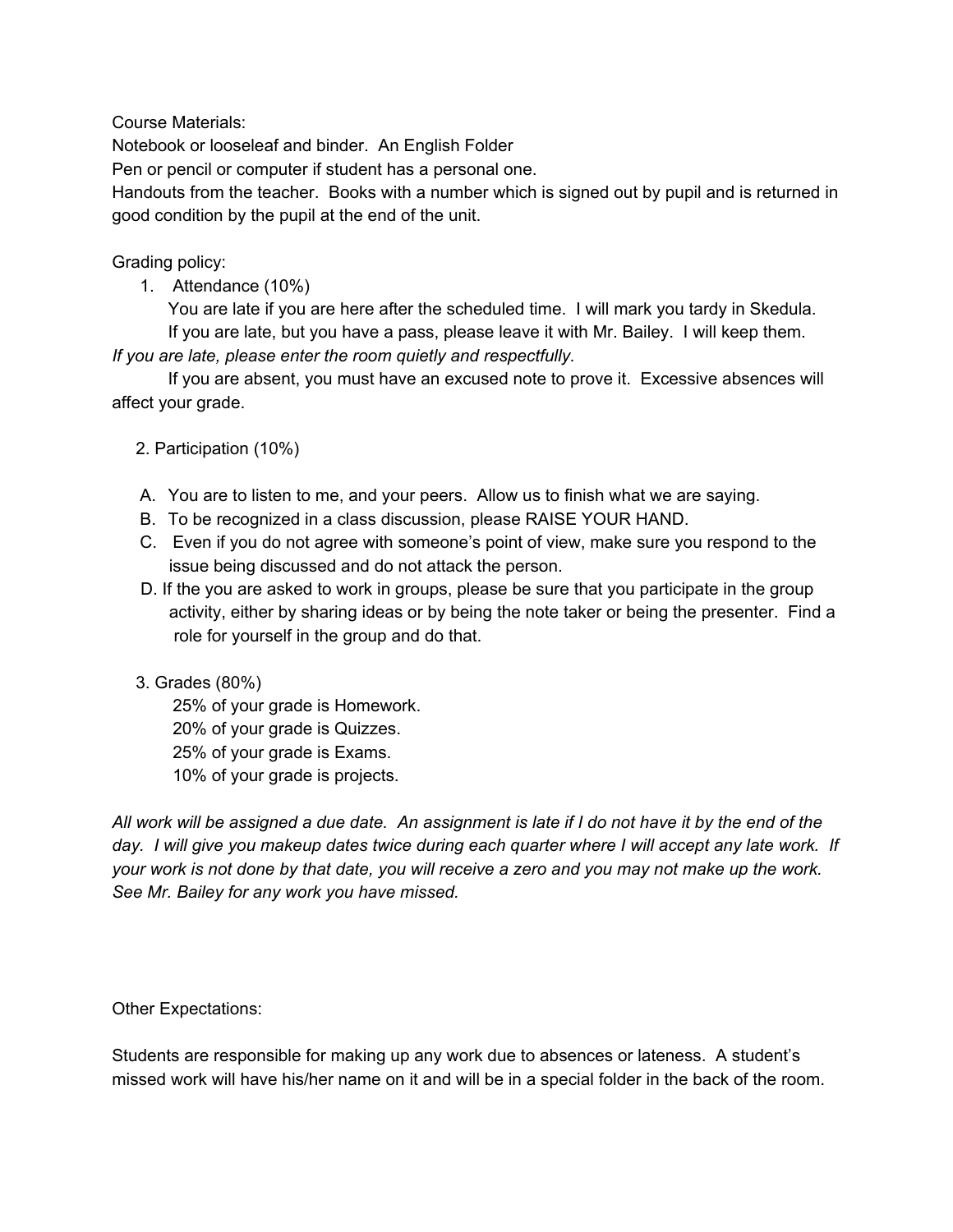Students can also find the work on SKEDULA or PUPIL PATH and it can be downloaded to be turned in to me.

No hats or head coverings. No cell phones should be seen or heard in class.

Students should come to class prepared.

My email address is KLane5@schools.nyc.gov

P.S. 035 Manhattan High School Course Code: Syllabus for: Teacher Name: Year and Term:

Learning Standards:

Course Description